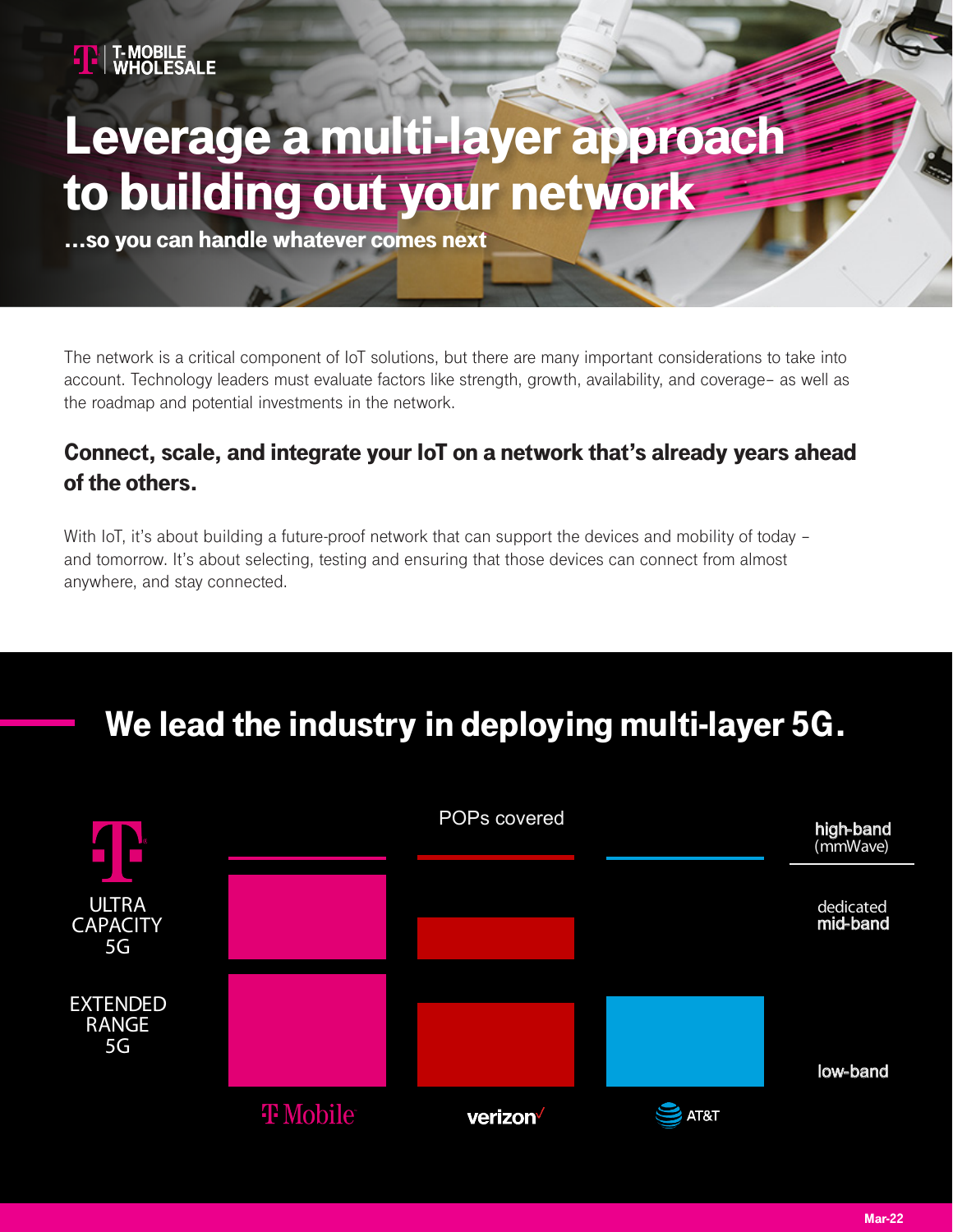#### Take advantage of smart investments in C-band to fuel your IoT solution.

By combining a focused deployment of C-band with a complementary 2.5GHz spectrum, T-Mobile's coverage footprint extends from dense urban developments out to rural and suburban geographies.

#### Get extended range 5G that leads the pack

No matter how you slice it, rely on better coverage<br>on a network that's years ahead of others. With our on a network that's years ahead of others. With our powerful 600 MHz signal at its foundation, no 5G signal goes farther.





Capable device required for 5G; coverage not available in some areas. Some uses may require certain plan or feature; see T-Mobile.com. 5G Availability: Based on analysis by Ookla® of Speedtest Intelligence@ data as reported on water-analysisfor Q3 2021. Ook la trademarks under license and reprinted with permission of Q3 2021. Ook la trademarks used under license and reprinted with permission. In the pe

T MOBILE

æl

. . . . . . . . . . . . . . . .

Capable device required for 5G; coverage not available in some areas. Some uses may require certain plan or feature; see T-Mobile.com. 5G Availability: Based on analysis by Ookla® of Speedtest Intelligence@ data as reported on www.speedtest.net/global-index/united-states under license and reprinted with permission. On the permission of the permission of the permission and reprinted with permission. In  $C^2$  coverage not available in some areas. Some areas. Some areas. Some areas. Some areas. Some areas. Some areas. Some areas. Some areas. Some areas. Some areas. Some areas. Some areas. Some areas. Some areas. Some area Speedtest Intelligence® data as reported on www.speedtest.net/global-index/united-states under license and reprinted with permission. On the permission of the permission and reprinted with permission. In the permission of

#### Get greater control and visibility to your SIMs and network for seamless management.

Beyond the network, the technology has to be easy to manage. It's never been easier to certify devices, manage users and control your product from anywhere.

Capable device required for 5G; coverage not available in some areas. Some uses may require certain plan or feature; see [T-Mobile.com](http://t-mobile.com/). Extended Range 5G includes low-band 5G signals. Ultra Capacity 5G includes dedicated mid- and/or high-band 5G signals. Fastest: Based on median, overall combined 5G speeds according to analysis by Ookla® of Speedtest Intelligence® data 5G download speeds for Q4 2021. Ookla trademarks used under license and reprinted with permission.